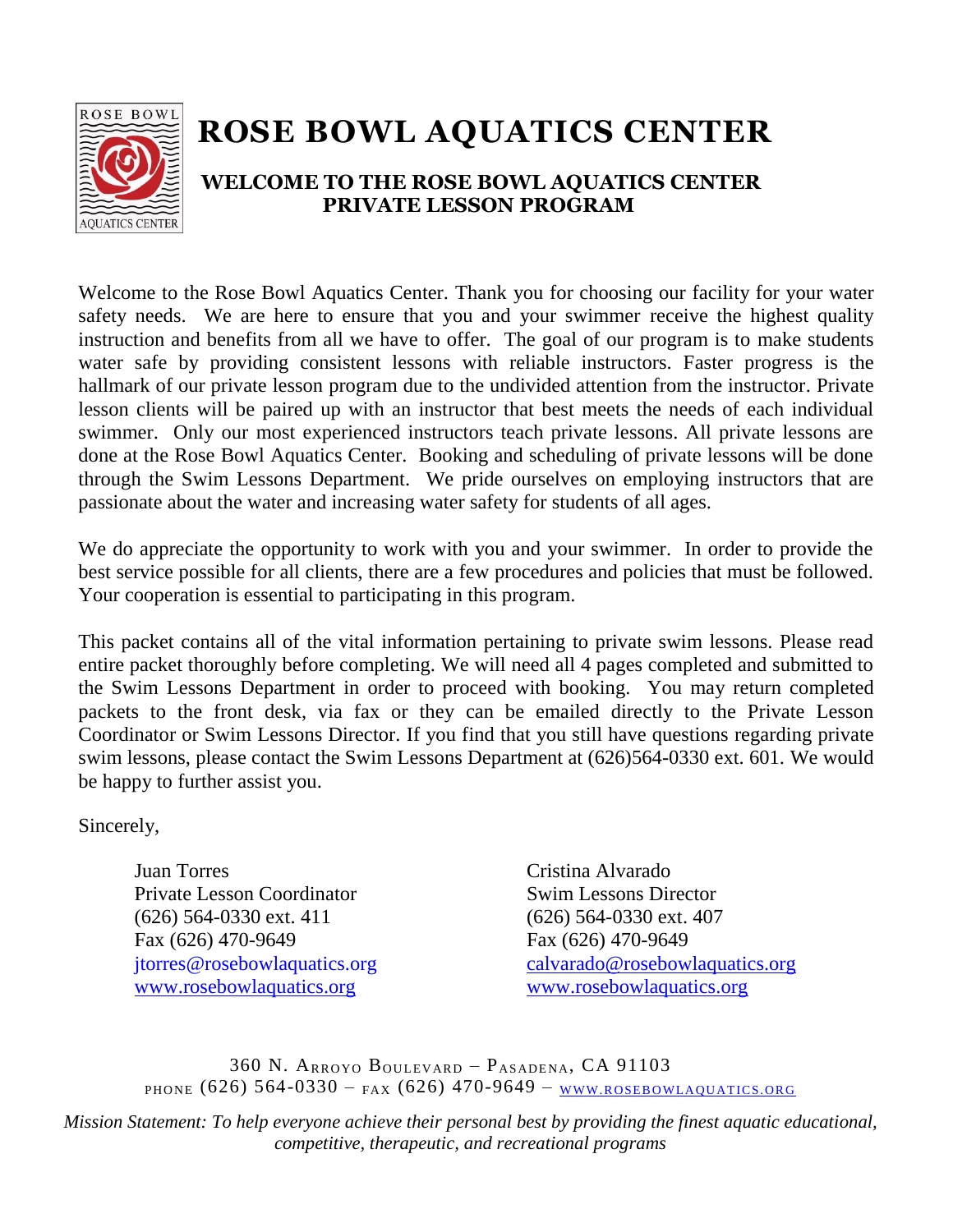#### **GETTING STARTED**

**Please read entire packet thoroughly. If you choose to participate in Private or Semi-Private**  Lessons we will assume that you are agreeing to comply with all policies and procedures. We will **only proceed with packets that are filled in their entirety.** 

Forms included that need to be turned in are:

- Private Lesson Request Form
- Private Lesson Policy & Procedures Agreement Form
- Private Lesson Photo Release Form
- Private Lesson 12 Hour Cancellation Policy & Procedures Form

#### Scheduling Privates:

Step 1:

Fill out the Private Lesson packet and return it to the Swim Lessons Department**.** Printable packets can be found on our website. Hard copies can be found at the front desk.

#### Step 2:

Wait to be contacted. The Swim Lessons Department will contact the client directly and discuss days and times available to schedule private lessons. The more flexible the swimmer's availability the faster a private lesson may be scheduled.

#### Booking Additional Lessons:

You may book one lesson at a time or up to a full month in advance. For consistency and ease in booking, our goal is to try and create a consistent monthly schedule for each student.

### Consistent Schedule Perk:

Booking a consistent schedule is beneficial to our clients if they are looking to hold a time slot for the following month. Consistent clients are contacted by our swim lessons office sometime between the  $12<sup>th</sup>$ and the 14<sup>th</sup> of each month to confirm if they would like to keep their consistent day and time. **If the swim lessons department fails to hear back from clients with a consistent day and time prior to the 15th at 10 AM, their time will be forfeited and may be booked by other private lesson clients.** 

### **PAYMENT PROCEDURES**

Costs:

- **Private Lessons** are \$44.00 for each half hour lesson.
- **Semi-Private Lessons** (2 swimmers max) are \$27.00 for each swimmer, for each half hour lesson (\$54 total). The center does not provide a matching service. Pairs need to be arranged by parents or guardians in advance.

All payments **MUST** be made through the Swim Lessons Department at the time of reservation. Unlike our group lessons, scheduling private lessons are flexible. You may reserve one lesson at a time or for schedule consistency purposes you may book up to one month in advanced. Once a payment is made, there are no refunds. Please see our 12 Hour Cancellation Policy at the end of this packet for more details on how to reschedule or cancel a private lesson.

**Any agreement between client and instructor of payment is forbidden.** To avoid suspicion do not hand your instructor any type of payment for services (cash or check) at the facility or through any other means. Gifts/ gift cards are appropriate as long as they are not in exchange for lessons.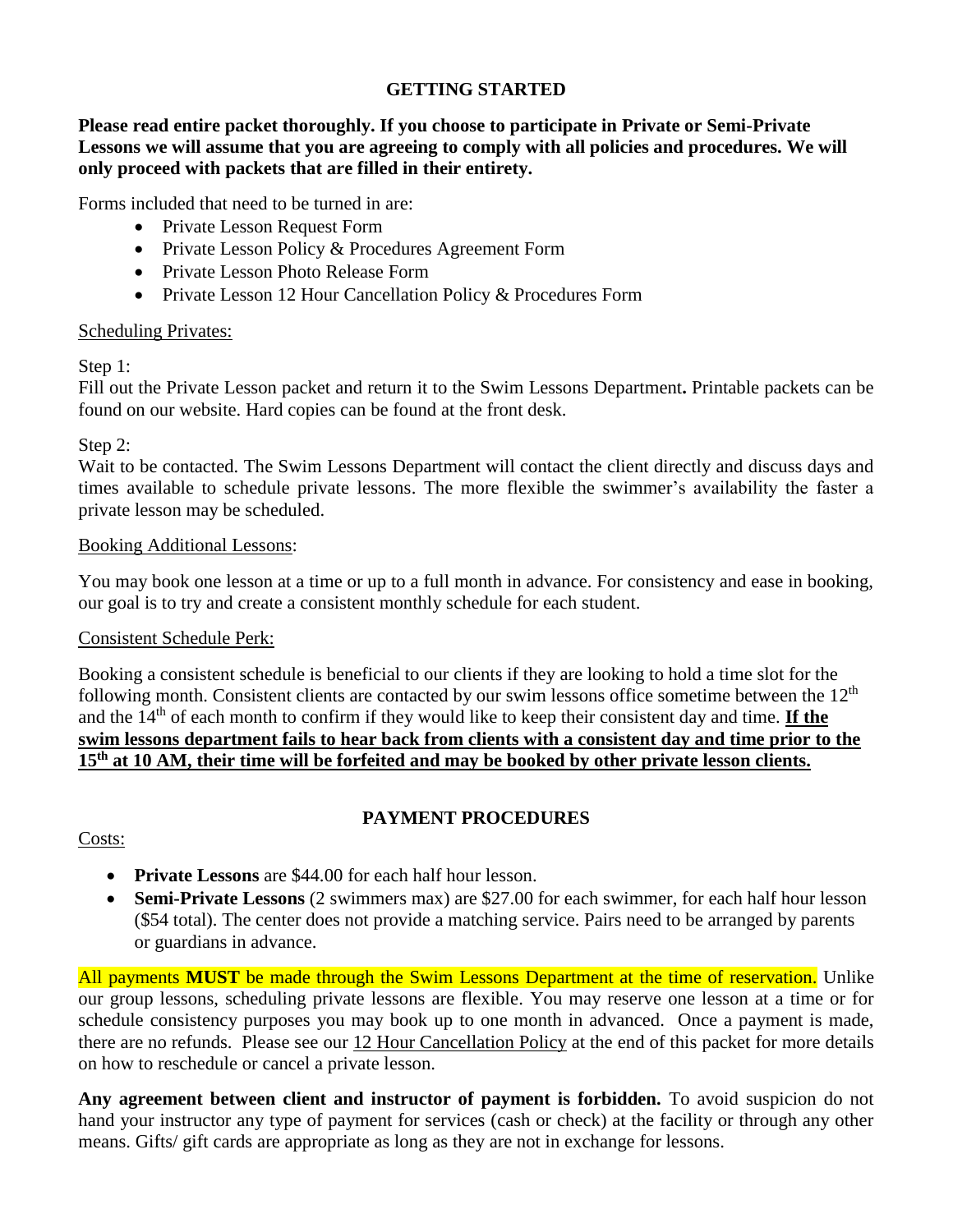#### **ATTENDANCE**

Please attend all scheduled lessons. Consistency is key in creating a beneficial learning experience. If a cancellation must be made, please contact the Swim Lessons Department at least 12 hours in advance. No credits will be issued if the swimmer is a no call/no show. If the Swim Lessons Department cannot be reached, please leave a voicemail message. Each message is time stamped. Credits will be issued as long as the message was received at least 12 hours in advance.

- When coming to your lesson, please be sure to check in at the front desk
- Please arrive 10 minutes early to locate your instructor before the lesson starts
- You will be directed to the pool deck to meet your instructor
- Private lessons will take place in the Recreation Pool or the Therapy pool. Neither space is guaranteed. Participants need to be okay with their lesson taking place in either pool.
- If the swimmer cannot finish the lesson for any reason and or needs to leave early, the lesson will not be credited or refunded in any way
- The Rose Bowl Aquatics Center is open year round for private lessons and remains open for many school and national holidays. The Rose Bowl Aquatics Center may have scheduled closures due to UCLA football games and other events held in the park or at the stadium. Please check with the Swim Lessons Department and your instructor if your scheduled lesson falls on any of these holidays or event days. Some closures are also posted on our website homepage [www.rosebowlaquatics.org.](http://www.rosebowlaquatics.org/)
- All private lessons will be held rain or shine. In the event of thunder or lightning, the pool will be shut down. Depending on how much of the lesson was impacted, an appropriate credit will be issued to use towards a future transaction.

#### **FREQUENT ABSENCES**

Frequent absences make it difficult for the student to progress in their swimming abilities. Since we reserve a certain amount of space in each of our classes, frequent absences have the ability to prevent other student's from participating in that class/activity. Most absences will not result in any sort of action from the organization. However, if the organization determines that an excessive amount (50% or more) of lessons have been missed in a given session or month, the student may be removed from the class/activity. In these circumstances, a credit will be issued to the student's RBAC account for however many classes are remaining in that session. The Rose Bowl Aquatics Center reserves the right to refuse service to anyone.

#### **RESCHEDULING LESSONS**

Lessons may be cancelled and rescheduled if the Swim Lessons Department is notified at least 12 hours in advance. If the instructor has availability that works for your schedule, the lesson can be rescheduled. If not, the credit will remain on your RBAC to use towards future bookings. In the event the lessons were cancelled on behalf of the Rose Bowl Aquatics Center due to events or circumstances that were beyond our control (i.e., contamination, lightning, instructor illness, etc.) you will automatically receive a credit on your RBAC account to use towards future bookings.

#### **REFUND POLICY**

Once you have scheduled and paid for private lessons, no refunds will be issued. Refunds will not be given for missed lessons, cancelled lessons, or any other circumstances. In the event the lessons were cancelled on behalf of the Rose Bowl Aquatics Center due to events or circumstances that were beyond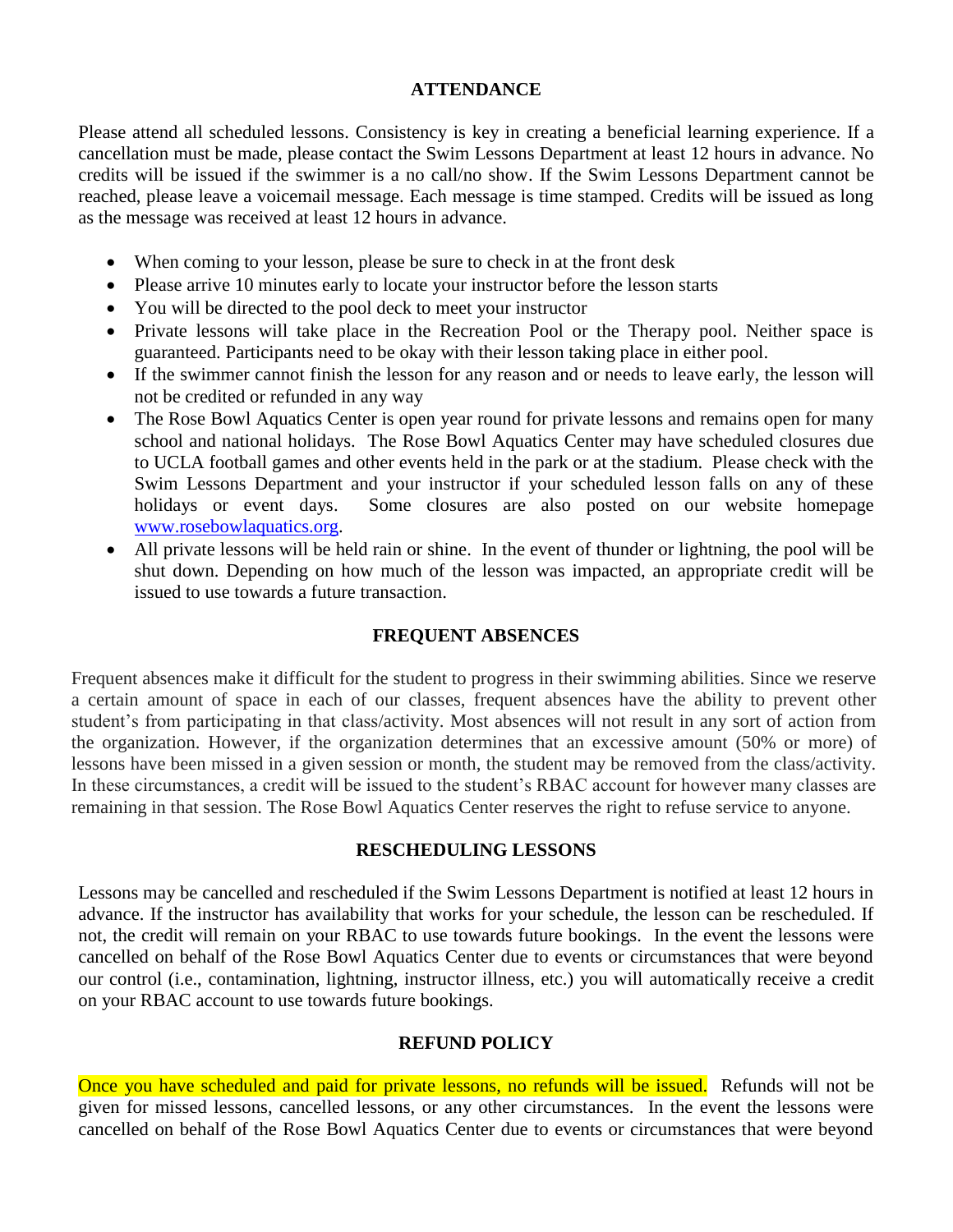our control (i.e., contamination, lightning, instructor illness, etc.) you will automatically receive a credit on your RBAC account to use towards future bookings.

#### **SAFETY AND CONSIDERATION FOR OTHERS**

Please do not allow your swimmer to enter the pool until the instructor is present and ready to begin the lesson. During the lesson, please keep all belongings off the pool deck and away from the walk ways. Lifeguards and staff need to be able to move freely on the pool deck to implement other programs or in the event of an emergency. If a child is participating, we ask that parents stay at the facility throughout the duration of their lesson. Parents/ guardians do not get in the water, and are expected to wait in the designated waiting area during the swimmers lesson, unless the swimmers instructor asks for the parent's participation.

#### **PROPER SWIMMING ATTIRE & PREPARING FOR THE LESSON**

A comfortable swimsuit should be worn. Rash guards or wetsuits can also be worn. Goggles are highly recommended, and to be worn throughout the entire lesson. You may supply your own personal goggles or use the Center's goggles during the lesson. Water shoes may be worn to the lesson but must be removed before entering the water. Please apply sun block at least 30 minutes prior to entering the water. This will allow for maximum sun block protection. Rash guards can be used in lieu of sunscreen on the body. Please have your child use the restroom prior to their lesson. Please do not feed your child within 30 minutes prior to their lesson. If your swimmer is not potty trained or could possibly have a bowel movement in the water, an approved swim diaper must be worn that fits tightly around the legs. Please have long hairs tied back and nails trimmed.

#### **INSTRUCTOR**

Your instructor will be waiting for you on the pool deck. Instructors can be found under the scoreboard, in the Recreation pool or the Therapy pool. Communication between instructor and client is encouraged. Please feel free to discuss details about your or your child's lesson with your instructor. Our swim lesson instructors are CPR certified and go through monthly in-services. All our instructors are qualified in working with children and are experienced in the water. If your instructor asks for any type of payment made directly to them, please notify the Swim Lessons Department immediately.

#### **PERMISSION AND PHOTO RELEASE**

On occasion, students are photographed and filmed for promotional and educational purposes. Verbal consent will be obtained prior to any close up images being taken.

#### **CONTAMINATION**

In the event of a contamination, we will do everything to try and move the lesson to another pool here at the center. In the event pool space is not available, we will issue a credit on your RBAC account to use towards future bookings. Closures due to contaminations are done to protect the health and safety for all swimmers and patrons.

Depending on the type of contamination, staff will determine the amount of time the pool will be closed for. We need everyone's assistance in preventing contaminations. We ask that all patrons use the restroom before entering the water. We also mandate that all swimmers under the age of 3 and any babies or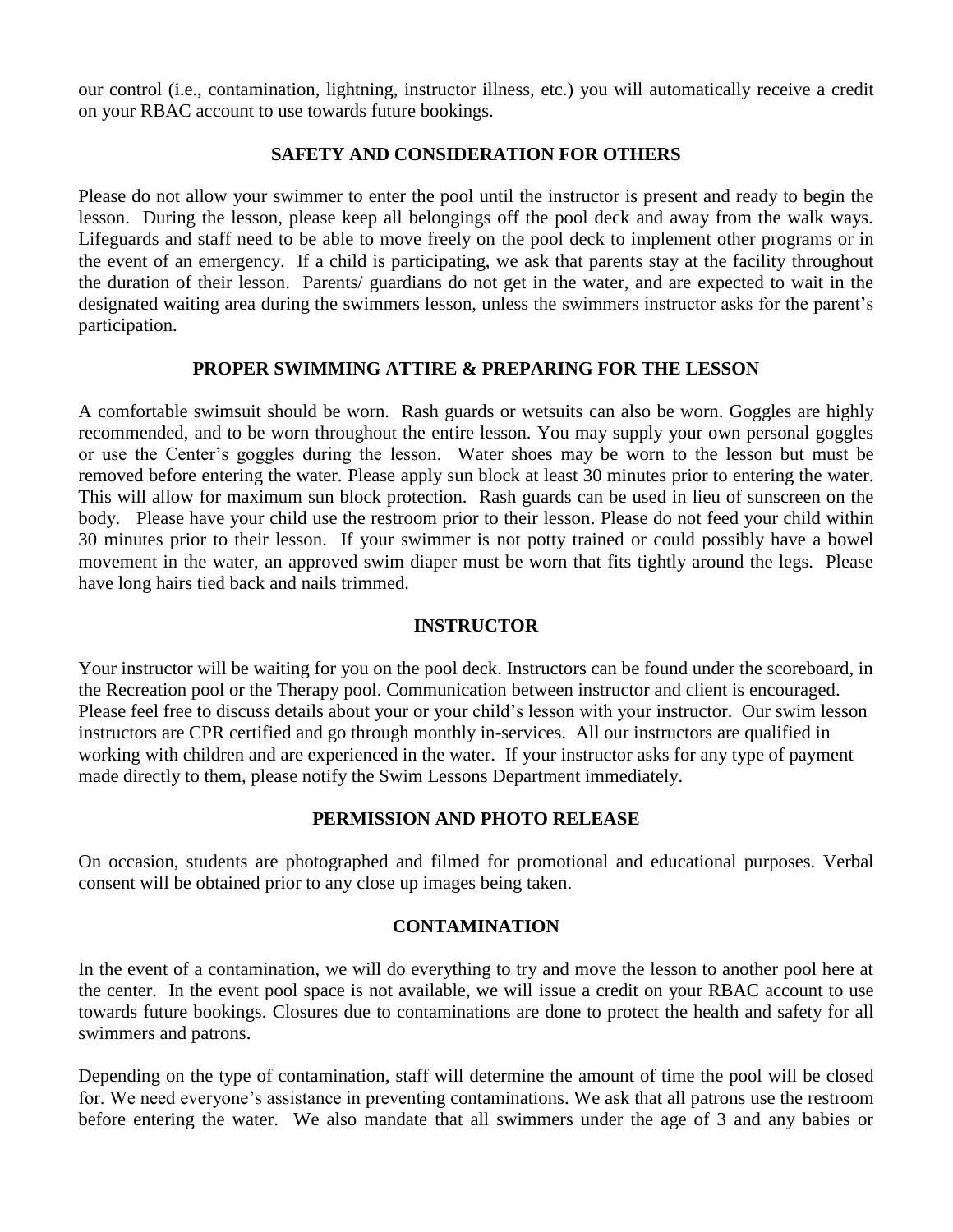swimmers who are not potty trained wear an approved swim diaper. Please do not allow swimmers to eat within 30 minutes prior to entering the pool in order to allow the food proper time to digest.

#### **12 HOUR CANCELLATION POLICY**

The Swim Lessons Department must be notified at least 12 hours in advance to cancel or reschedule a lesson for any reason. If a lesson is cancelled less than 12 hours in advance, no make-up lesson or credit will be available. If your child wakes up sick or you sense that your child is getting sick please contact the Swim Lessons Department so that the instructor can be made aware of your absence. If you cannot reach the Swim Lessons Department, please leave a voicemail message at (626)564-0330 ext. 411

Unfortunately, we are still obligated to charge for the missed lesson if the phone call and/or message is documented less than 12 hours in advance. Although we recognize emergencies and illnesses do occur, private lesson instructors are left unable to adjust their schedules at the last minute and are reserving their time for you or your swimmer.

If you have a scheduled absence (vacation, doctors appointment, etc.) you must cancel the lesson by notifying the Swim Lessons Department. If you missed a lesson that has already passed, a credit will only be issued if the lesson was missed for a medical reason and a doctor's note was provided.

The Rose Bowl Aquatics Center Swim Lesson Program does not run concurrent with school and national holiday schedules. Please check with the Swim Lessons Department to find out if the Center will be closed for any holidays.

Please keep this Private Lesson Information Packet for future reference.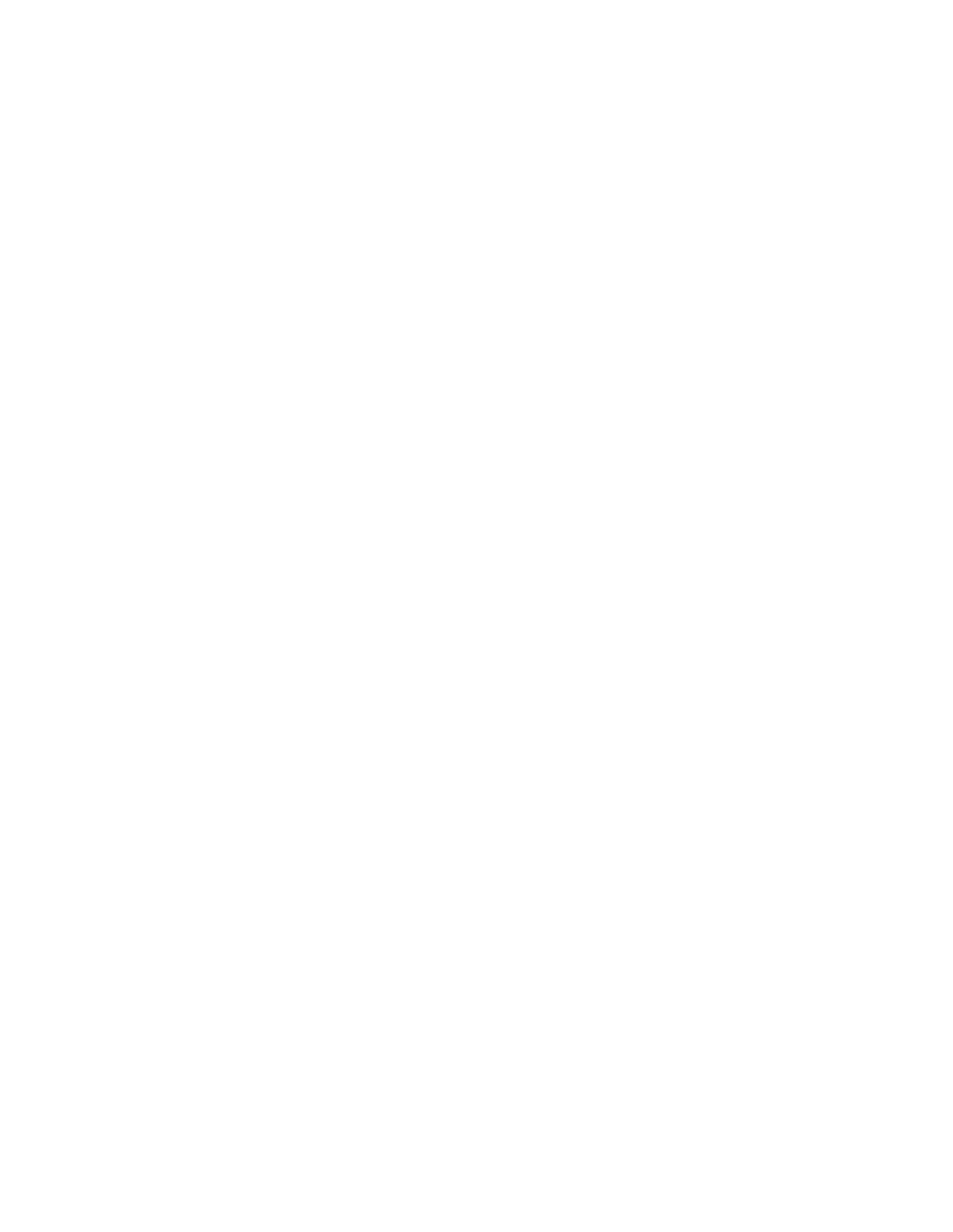

## **Private Lesson Request Form**

Rose Bowl Aquatics Center

|                                                                                  |                                           | Parent/Main Contact name: DOB: DOB: Carl Conder: M F                                                 |                                     |  |  |                       |  |
|----------------------------------------------------------------------------------|-------------------------------------------|------------------------------------------------------------------------------------------------------|-------------------------------------|--|--|-----------------------|--|
|                                                                                  |                                           |                                                                                                      |                                     |  |  |                       |  |
|                                                                                  |                                           |                                                                                                      |                                     |  |  |                       |  |
|                                                                                  |                                           |                                                                                                      |                                     |  |  |                       |  |
|                                                                                  |                                           | Between the hours of 8:00am - 8:00pm<br>(Circle preferred day and fill out preferred window of time) |                                     |  |  |                       |  |
| Monday                                                                           |                                           | Tuesday Wednesday Thursday Friday                                                                    |                                     |  |  |                       |  |
|                                                                                  |                                           |                                                                                                      |                                     |  |  |                       |  |
|                                                                                  | Saturday<br>$\frac{\text{am}}{\text{pm}}$ | Sunday                                                                                               | $\frac{\text{mm}}{\text{mm}}$ am/pm |  |  |                       |  |
|                                                                                  |                                           | How Many Times a Week: ___________                                                                   |                                     |  |  |                       |  |
| Currently in Groups: Yes No                                                      |                                           |                                                                                                      |                                     |  |  | Special Needs: Yes No |  |
| 1. Swimmer's Level:                                                              |                                           | Swimmer Needs To Work On:                                                                            |                                     |  |  |                       |  |
| 2. Swimmer's Level:____________________ Swimmer Needs To Work On:_______________ |                                           |                                                                                                      |                                     |  |  |                       |  |
|                                                                                  |                                           |                                                                                                      |                                     |  |  |                       |  |
| Date Originally Posted: _________                                                |                                           |                                                                                                      |                                     |  |  |                       |  |
|                                                                                  |                                           | <b>OFFICE USE ONLY</b>                                                                               |                                     |  |  |                       |  |
| Instructor: ______________________________                                       |                                           |                                                                                                      |                                     |  |  |                       |  |
|                                                                                  |                                           |                                                                                                      |                                     |  |  |                       |  |

Notes: \_\_\_\_\_\_\_\_\_\_\_\_\_\_\_\_\_\_\_\_\_\_\_\_\_\_\_\_\_\_\_\_\_\_\_\_\_\_\_\_\_\_\_\_\_\_\_\_\_\_\_\_\_

Ī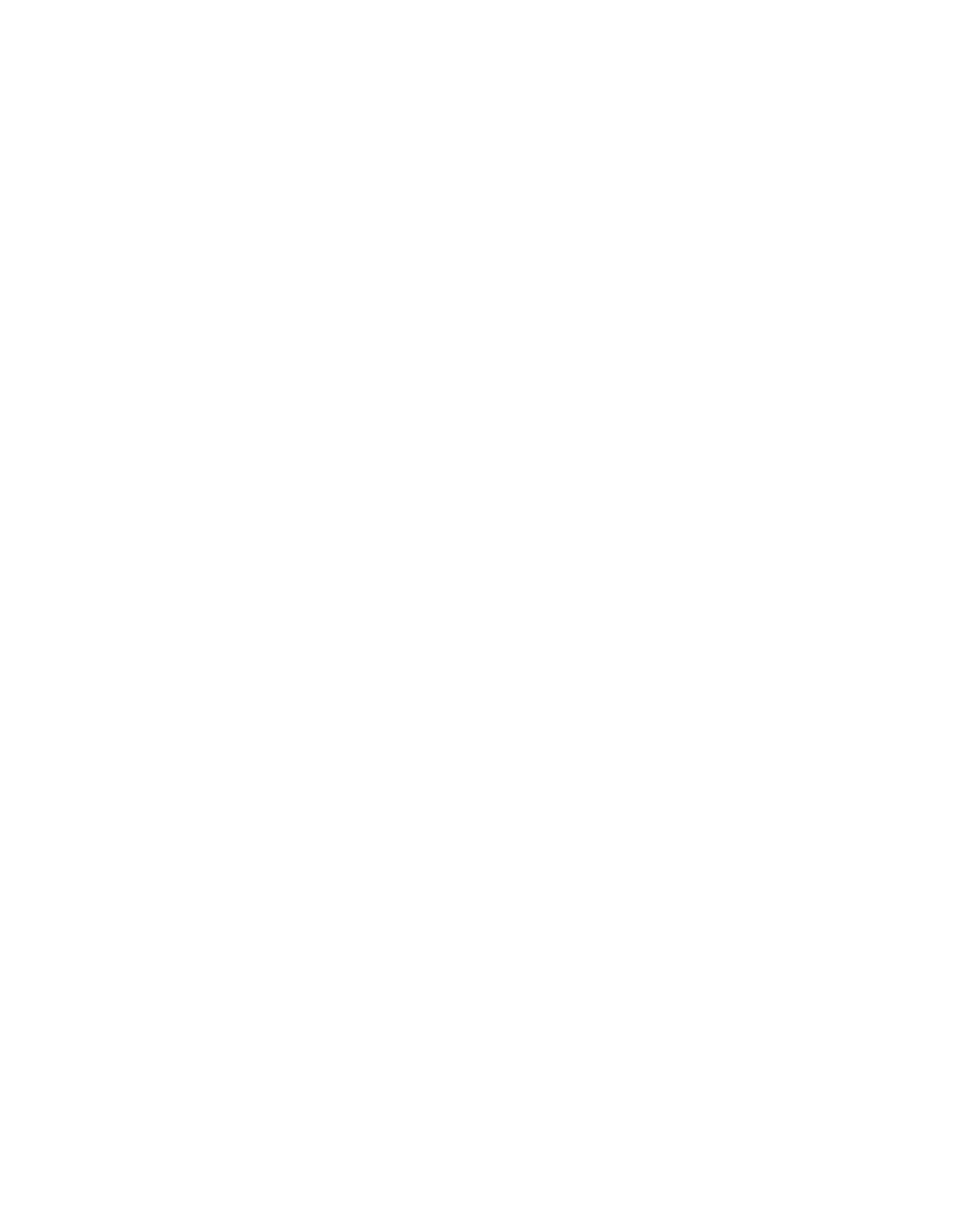

## **12 Hour Cancellation Policy & Procedures Form** Rose Bowl Aquatics Center

The Swim Lessons Department must be notified at least 12 hours in advance to cancel or reschedule a lesson for any reason. If a lesson is cancelled less than 12 hours in advance, no make-up lesson or credit will be available. If your child wakes up sick or you sense that your child is getting sick please contact the Swim Lessons Department so that the instructor can be made aware of your absence. If you cannot reach the Swim Lessons Department, please leave a voicemail message at (626)564-0330 ext. 411

Unfortunately, we are still obligated to charge for the missed lesson if the phone call and/or message is documented less than 12 hours in advance. Although we recognize emergencies and illnesses do occur, private lesson instructors are left unable to adjust their schedules at the last minute and are reserving their time for you or your swimmer.

If you have a scheduled absence (vacation, doctors appointment, etc.) you must cancel the lesson by notifying the Swim Lessons Department. If you missed a lesson that has already passed, a credit will only be issued if the lesson was missed for a medical reason and a doctor's note was provided.

The Rose Bowl Aquatics Center Swim Lesson Program does not run concurrent with school and national holiday schedules. Please check with the Swim Lessons Department to find out if the Center will be closed for any holidays.

## **I have read, I understand, I accept and agree to follow the 12 Hour Cancellation Policy.**

Swimmers Full Name (please print)

\_\_\_\_\_\_\_\_\_\_\_\_\_\_\_\_\_\_\_\_\_\_\_\_\_\_\_\_\_\_\_\_\_

Swimmers Signature

Date

\_\_\_\_\_\_\_\_\_\_\_\_\_\_\_\_\_\_\_\_\_\_\_\_\_\_\_\_\_\_\_\_\_ Parent/Guardian Full Name (please print)

\_\_\_\_\_\_\_\_\_\_\_\_\_\_\_\_\_\_\_\_\_\_\_\_\_\_\_\_\_\_\_\_\_\_\_\_\_\_\_\_\_\_\_\_\_\_\_\_

Parent/Guardian Signature (if swimmer is under 18) Date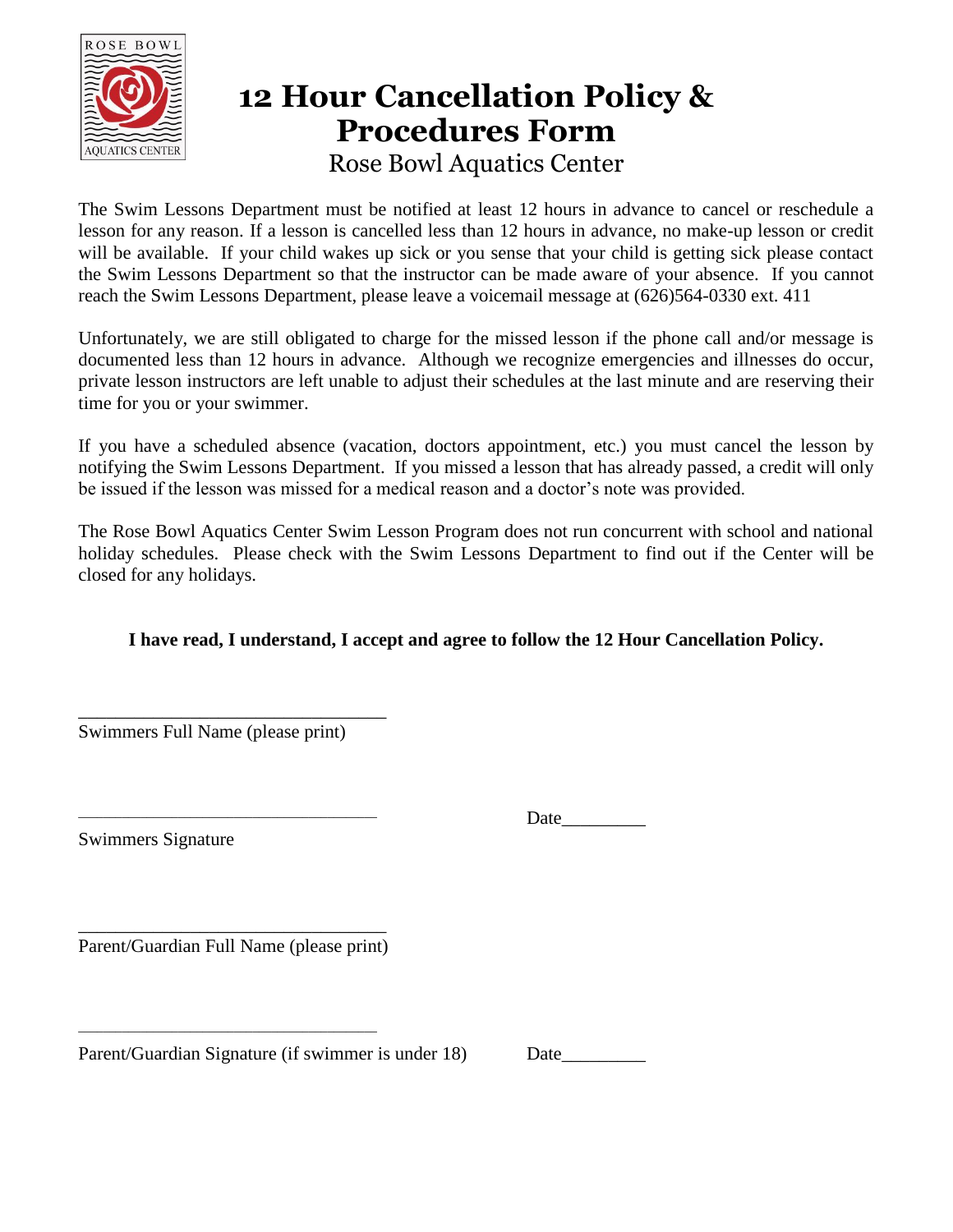

# **Private Lesson Photo Release Form**

Rose Bowl Aquatics Center

Every patron participating in programs at the Rose Bowl Aquatics Center has to complete a photo release form. The center has to be able to take photos of the facility, pools, staff, and programs without tracking down everyone at the facility at that time. The majority of photos will be taken from afar.

On occasion, students are photographed or filmed to be highlighted for promotional purposes or educational materials. This will only ever be done by an RBAC employee. RBAC employees will identify themselves and ask parents/ guardians for verbal consent prior to taking any images. At that point in time, you may decline to participate.

### **I have read, I understand, I accept and agree to the Private Lesson Photo Release Form.**

\_\_\_\_\_\_\_\_\_\_\_\_\_\_\_\_\_\_\_\_\_\_\_\_\_\_\_\_\_\_\_\_\_ Swimmers Full Name (please print)

Swimmers Signature

Date  $\frac{1}{\sqrt{1-\frac{1}{2}}\cdot\frac{1}{\sqrt{1-\frac{1}{2}}}}$ 

\_\_\_\_\_\_\_\_\_\_\_\_\_\_\_\_\_\_\_\_\_\_\_\_\_\_\_\_\_\_\_\_\_ Parent/Guardian Full Name (please print)

\_\_\_\_\_\_\_\_\_\_\_\_\_\_\_\_\_\_\_\_\_\_\_\_\_\_\_\_\_\_\_\_\_\_\_\_\_\_\_\_\_\_\_\_\_\_\_\_

Parent/Guardian Signature (if swimmer is under 18) Date